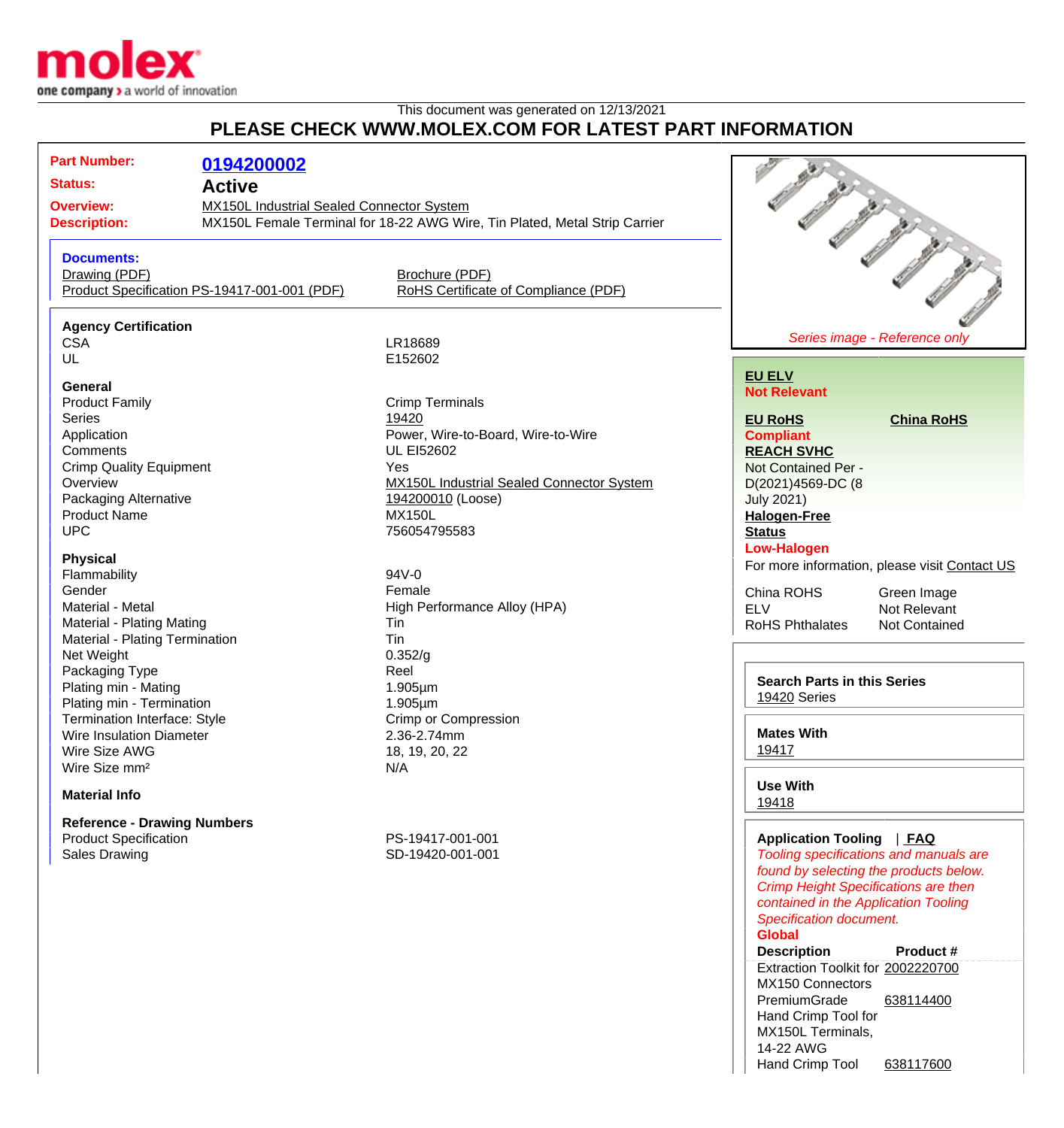Extraction Tool for [638131500](http://www.molex.com/molex/products/datasheet.jsp?part=active/0638131500_APPLICATION_TOOLIN.xml) MX150L, MX150, PT Bulb Socket, iGrid, SPOX, and Wire-to-Motor Terminals FineAdjust Applicator for Female Terminal, 18-24 AWG Wire [639008400](http://www.molex.com/molex/products/datasheet.jsp?part=active/0639008400_APPLICATION_TOOLIN.xml) T2 Terminator for [639108400](http://www.molex.com/molex/products/datasheet.jsp?part=active/0639108400_APPLICATION_TOOLIN.xml) Crimp Terminal, Female 18-24 AWG Wire

## This document was generated on 12/13/2021 **PLEASE CHECK WWW.MOLEX.COM FOR LATEST PART INFORMATION**